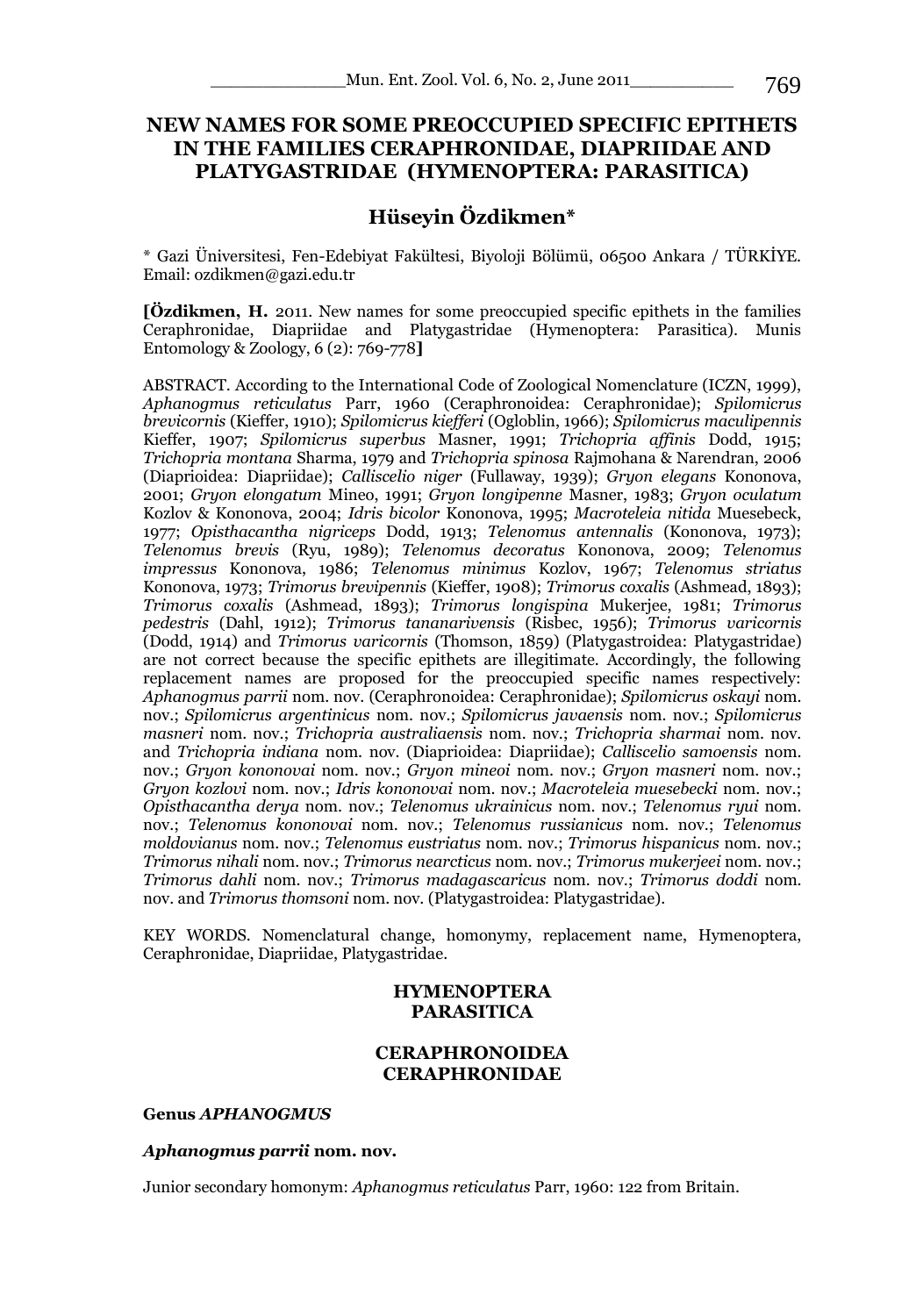Senior homonym: *Aphanogmus reticulatus* (Fouts, 1934) from Southern Italy. Original combination: *Calliceras reticulata* Fouts, 1934: 101.

Replacement name: *Aphanogmus parrii* **nom. nov.**

pro *Aphanogmus reticulatus* Parr, 1960 **syn. nov.**

Etymology: The species name is dedicated to W. J. Parr who is the author of the preexisting species *A. reticulatus*.

#### **[DIAPRIOIDEA](http://hol.osu.edu/index.html?id=13701) [DIAPRIIDAE](http://hol.osu.edu/index.html?id=99)**

#### **Genus** *SPILOMICRUS*

#### *Spilomicrus oskayi* **nom. nov.**

Junior secondary homonym: *Spilomicrus brevicornis* (Kieffer, 1910) from Peru. Original combination: *Hoplopria brevicornis* Kieffer, 1910: 40, 47.

Senior homonym: *Spilomicrus brevicornis* (Ashmead, 1893) from Colorado. Original combination: *Basalys brevicornis* Ashmead, 1893: 443, 446.

Replacement name: *Spilomicrus oskayi* **nom. nov.** pro *Spilomicrus brevicornis* (Kieffer, 1910) **syn. nov.** Etymology: The species name is dedicated to Mustafa Oskay (Turkey).

#### *Spilomicrus argentinicus* **nom. nov.**

Junior secondary homonym: *Spilomicrus kiefferi* (Ogloblin, 1966) from Argentina. Original combination: *Hoplopria kiefferi* Ogloblin, 1966: 71, 77.

Senior homonym: *Spilomicrus kiefferi* (Crawford, 1910) from Philippine Islands. Original combination: *Cologlyptus kiefferi* Crawford, 1910: 124.

Replacement name: *Spilomicrus argentinicus* **nom. nov.** pro *Spilomicrus kiefferi* (Ogloblin, 1966) **syn. nov.** Etymology: From the type country Argentina.

#### *Spilomicrus javaensis* **nom. nov.**

Junior secondary homonym: *Spilomicrus maculipennis* Kieffer, 1907: 260 from Java.

Senior homonym: *Spilomicrus maculipennis* (Cameron, 1888) from Panama. Original combination: *Paramesius maculipennis* Cameron, 1888: 438.

Replacement name: *Spilomicrus javaensis* **nom. nov.** pro *Spilomicrus maculipennis* Kieffer, 1907 **syn. nov.** Etymology: From the type locality Java.

#### *Spilomicrus masneri* **nom. nov.**

Junior secondary homonym: *Spilomicrus superbus* Masner, 1991: 117, 151 from Mexico.

Senior homonym: *Spilomicrus superbus* (Ogloblin, 1966) from Argentina. Original combination: *Holopria superbus* Ogloblin, 1966: 74, 77, 78.

Replacement name: *Spilomicrus masneri* **nom. nov.**

pro *Spilomicrus superbus* Masner, 1991 **syn. nov.**

Etymology: The species name is dedicated to L. Masner who is the author of the preexisting species *S. superbus*.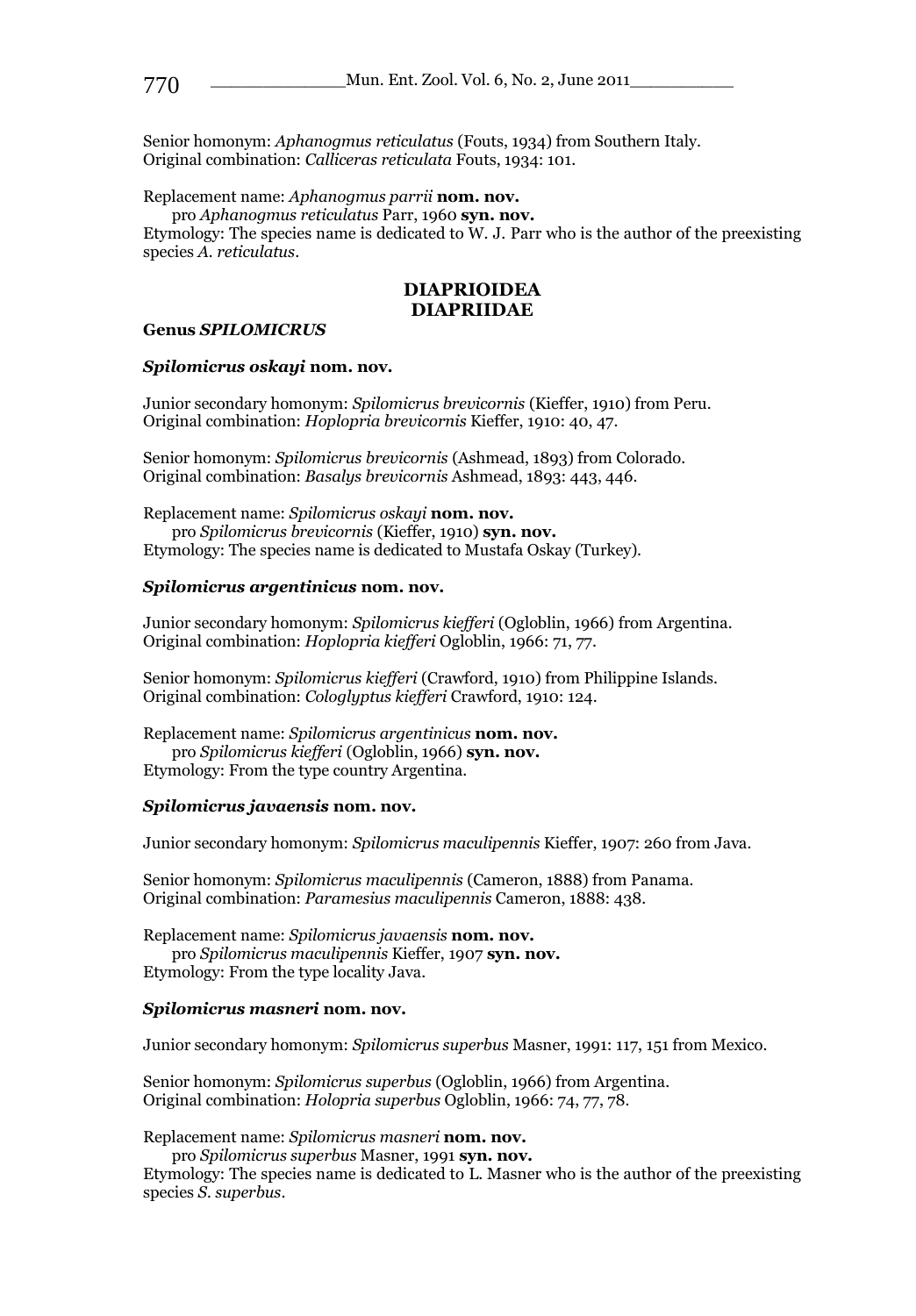## **Genus** *TRICHOPRIA*

### *Trichopria australiaensis* **nom. nov.**

Junior secondary homonym: *Trichopria affinis* Dodd, 1915: 435, 437 from Australia.

Senior homonym: *Trichopria affinis* (Ashmaed, 1893) from Columbia. Original combination: *Phaenopria affinis* Ashmaed, 1893: 437, 440.

Replacement name: *Trichopria australiaensis* **nom. nov.** pro *Trichopria affinis* Dodd, 1915 **syn. nov.** Etymology: From the type country Australia.

## *Trichopria sharmai* **nom. nov.**

Junior secondary homonym: *Trichopria montana* Sharma, 1979: 63, 73 from India.

Senior homonym: *Trichopria montana* (Ashmaed, 1893) from California. Original combination: *Phaenopria montana* Ashmaed, 1893: 438, 440.

Replacement name: *Trichopria sharmai* **nom. nov.**

pro *Trichopria montana* Sharma, 1979 **syn. nov.**

Etymology: The species name is dedicated to S. K. Sharma who is the author of the preexisting species *T. montana*.

### *Trichopria indiana* **nom. nov.**

Junior primary homonym: *Trichopria spinosa* Rajmohana & Narendran, 2006: 77, 94 from Kerala, India.

Senior homonym: *Trichopria* (*Trichopria*) *spinosa* Kieffer, 1911: 991 from Ösel Island.

Replacement name: *Trichopria indiana* **nom. nov.**

pro *Trichopria spinosa* Rajmohana & Narendran, 2006 **syn. nov.** Etymology: From the type country India.

# **[PLATYGASTROIDEA](http://hol.osu.edu/index.html?id=195000) [PLATYGASTRIDAE](http://hol.osu.edu/index.html?id=13712)**

#### **Genus** *[CALLISCELIO](http://hol.osu.edu/index.html?id=461)*

#### *Calliscelio samoensis* **nom. nov.**

Junior secondary homonym: *Calliscelio niger* (Fullaway, 1939) from Samoan Islands. Original combination: *Caloteleia nigra* Fullaway, 1939: 211.

Senior homonym: *Calliscelio niger* (Dodd, 1913) from Australia. Original combination: *Ceratoteleia nigra* Dodd, 1913: 175.

Replacement name: *Calliscelio samoensis* **nom. nov.** pro *Calliscelio niger* (Fullaway, 1939) **syn. nov.** Etymology: From the type locality Samoan Islands.

## **Genus** *[GRYON](http://hol.osu.edu/index.html?id=461)*

#### *Gryon kononovai* **nom. nov.**

Junior secondary homonym: *Gryon elegans* Kononova, 2001: 1478 from Ukraine.

Senior homonym: *Gryon elegans* (Dodd, 1914) from Australia.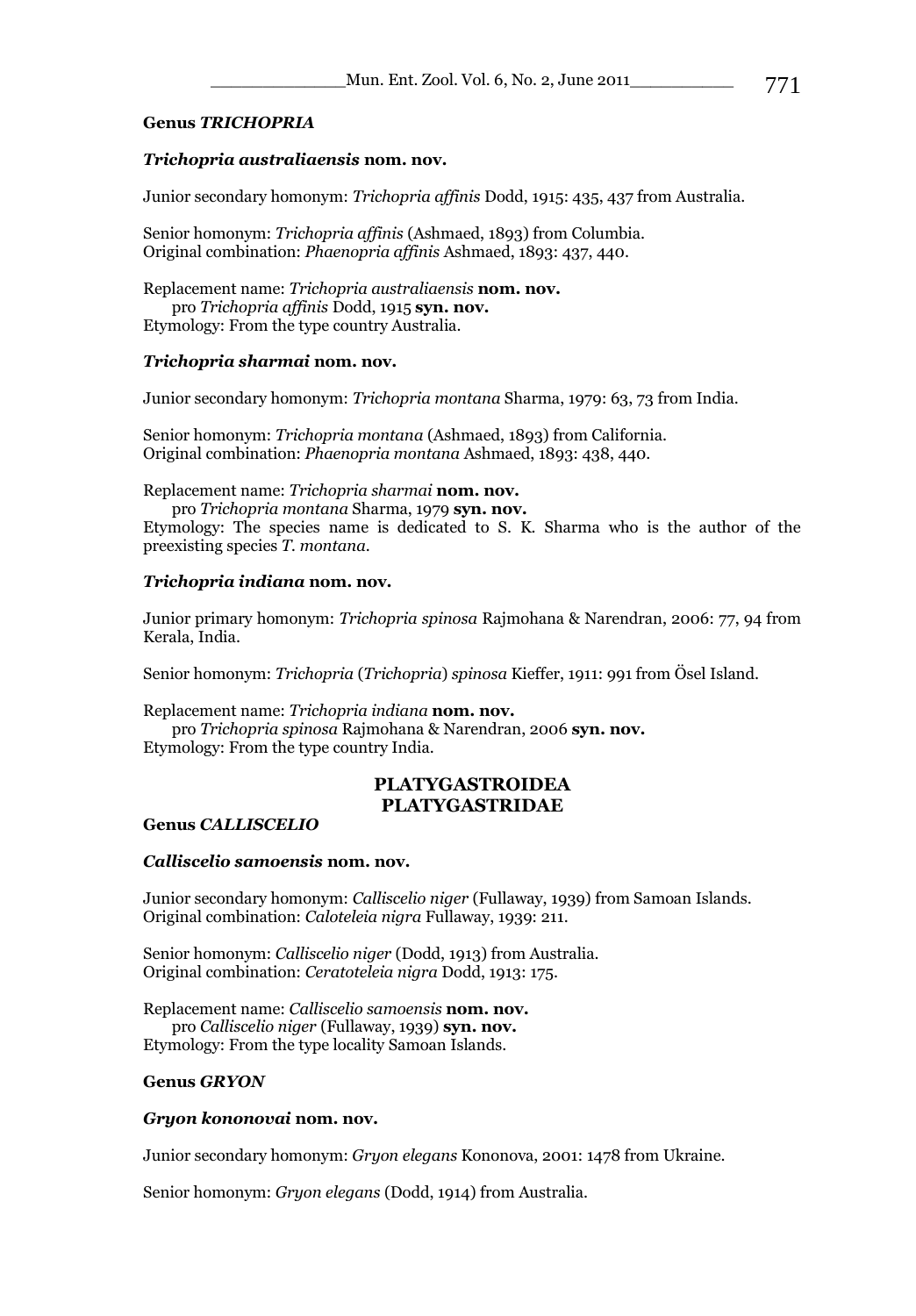Original combination: *Plastogryon elegans* Dodd, 1914: 94.

Replacement name: *Gryon kononovai* **nom. nov.**

pro *Gryon elegans* Kononova, 2001 **syn. nov.** Etymology: The species name is dedicated to S. V. Kononova who is the author of the preexisting species *G. elegans*.

#### *Gryon mineoi* **nom. nov.**

Junior secondary homonym: *Gryon elongatum* Mineo, 1991: 22 from Zimbabwe.

Senior homonym: *Gryon elongatum* (Risbec, 1950) from Senegal. Original combination: *Hadronotus antestiae* var. *elongatus* Risbec, 1950: 597.

Replacement name: *Gryon mineoi* **nom. nov.**

pro *Gryon elongatum* Mineo, 1991 **syn. nov.**

Etymology: The species name is dedicated to G. Mineo who is the author of the preexisting species *G. elongatum*.

#### *Gryon masneri* **nom. nov.**

Junior secondary homonym: *Gryon longipenne* Masner, 1983: 134, 156 from Missouri, California, Georgia, Maryland, New York, Texas (S Nearctic region).

Senior homonym: *Gryon longipenne* (Dodd, 1913) from S Queensland. Original combination: *Platyteleia longipennis* Dodd, 1913: 335.

Replacement name: *Gryon masneri* **nom. nov.**

pro *Gryon longipenne* Masner, 1983 **syn. nov.** Etymology: The species name is dedicated to L. Masner who is the author of the preexisting species *G. longipenne*.

#### *Gryon kozlovi* **nom. nov.**

Junior primary homonym: *Gryon oculatum* Kozlov & Kononova, 2004: 205 from Russia.

Senior homonym: *Gryon oculatum* Mineo, 1983: 548, 551 from Somali.

Replacement name: *Gryon kozlovi* **nom. nov.**

pro *Gryon oculatum* Kozlov & Kononova, 2004 **syn. nov.**

Etymology: The species name is dedicated to M. A. Kozlov who is the first author of the preexisting species *G. oculatum*.

### **Genus** *[IDRIS](http://hol.osu.edu/index.html?id=461)*

#### *Idris kononovai* **nom. nov.**

Junior secondary homonym: *Idris bicolor* Kononova, 1995: 90 from Russia.

Senior homonym: *Idris bicolor* (Ashmead, 1893) from N America. Original combination: *Acoloides bicolor* Ashmead, 1893: 170, 172.

Replacement name: *Idris kononovai* **nom. nov.**

pro *Idris bicolor* Kononova, 1995 **syn. nov.**

Etymology: The species name is dedicated to S. V. Kononova who is the author of the preexisting species *I. bicolor*.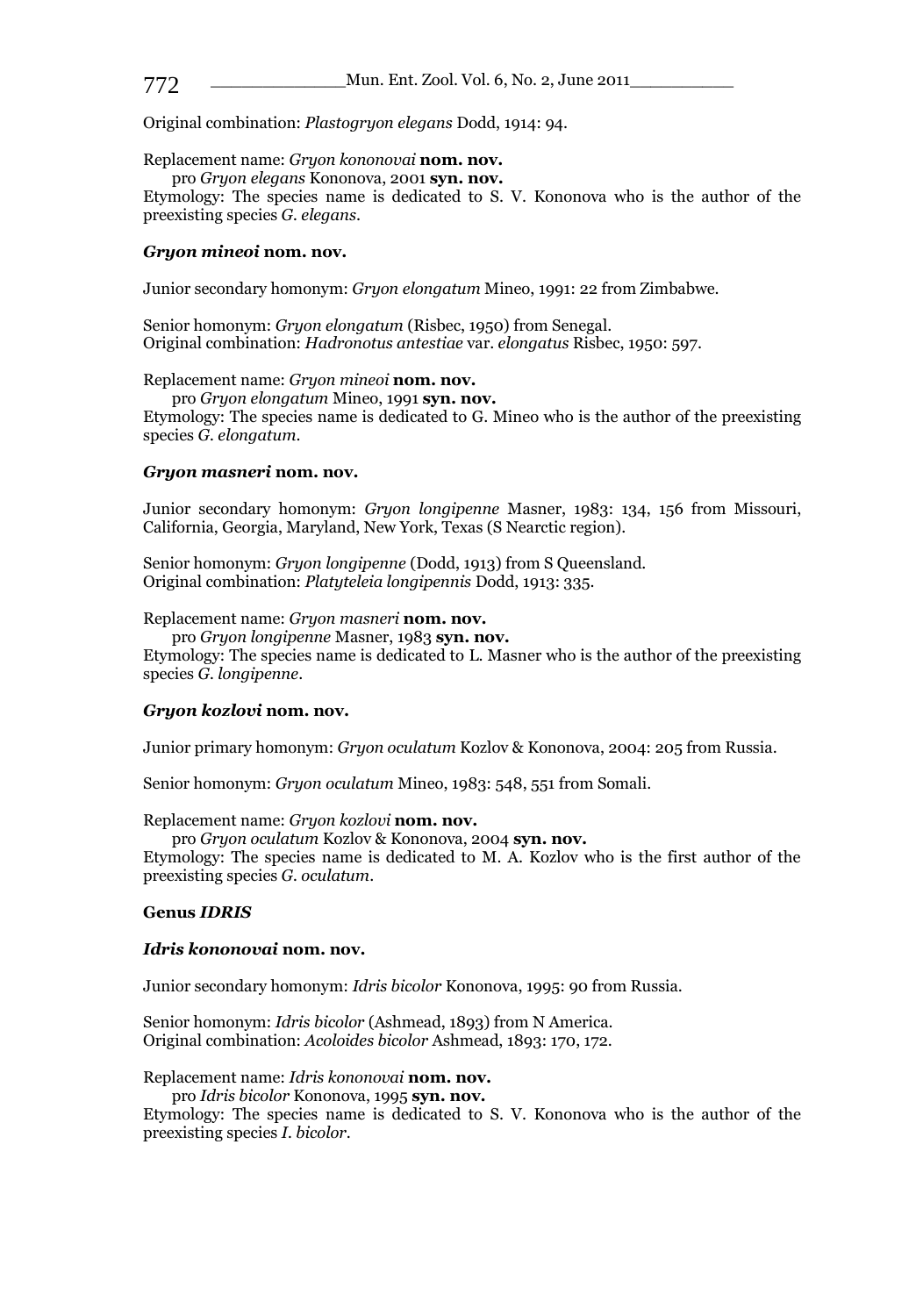## **Genus** *[MACROTELEIA](http://hol.osu.edu/index.html?id=461)*

# *Macroteleia muesebecki* **nom. nov.**

Junior primary homonym: *Macroteleia nitida* Muesebeck, 1977: 31 from Colombia.

Senior homonym: *Macroteleia nitida* Kieffer, 1908 from Trieste. Original combination: *Macroteleia bicolora* var. *nitida* Kieffer, 1908: 176.

Replacement name: *Macroteleia muesebecki* **nom. nov.**

pro *Macroteleia nitida* Muesebeck, 1977 **syn. nov.**

Etymology: The species name is dedicated to C. F. W. Muesebeck who is the author of the preexisting species *M. nitada*.

## **Genus** *[OPISTHACANTHA](http://hol.osu.edu/index.html?id=461)*

## *[Opisthacantha](http://hol.osu.edu/index.html?id=461) derya* **nom. nov.**

Junior secondary homonym: *[Opisthacantha](http://hol.osu.edu/index.html?id=461) nigriceps* Dodd, 1913: 147 from Australia.

Senior homonym: *[Opisthacantha](http://hol.osu.edu/index.html?id=461) nigriceps* (Kieffer, 1904) from Brasil. Original combination: *[Lapitha](http://hol.osu.edu/index.html?id=461) nigriceps* Kieffer, 1904: 537.

Replacement name: *[Opisthacantha](http://hol.osu.edu/index.html?id=461) derya* **nom. nov.** pro *[Opisthacantha](http://hol.osu.edu/index.html?id=461) nigriceps* Dodd, 1913 **syn. nov.** Etymology: The species name is dedicated to Derya Özbek Aslan (Turkey).

# **Genus** *[TELENOMUS](http://hol.osu.edu/index.html?id=461)*

### *[Telenomus](http://hol.osu.edu/index.html?id=461) ukrainicus* **nom. nov.**

Junior secondary homonym: *[Telenomus](http://hol.osu.edu/index.html?id=461) antennalis* (Kononova, 1973) from Ukraine. Original combination: *[Platytelenomus](http://hol.osu.edu/index.html?id=461) antennalis* Kononova, 1973: 441, 442.

Senior homonym: *[Telenomus](http://hol.osu.edu/index.html?id=461) antennalis* Fouts, 1934: 104 from Italy.

Replacement name: *[Telenomus](http://hol.osu.edu/index.html?id=461) ukrainicus* **nom. nov.** pro *[Telenomus](http://hol.osu.edu/index.html?id=461) antennalis* (Kononova, 1973) **syn. nov.** Etymology: From the type country Ukraine.

## *[Telenomus](http://hol.osu.edu/index.html?id=461) ryui* **nom. nov.**

Junior secondary homonym: *[Telenomus](http://hol.osu.edu/index.html?id=461) brevis* (Ryu, 1989) from Japan. Original combination: *[Platytelenomus b](http://hol.osu.edu/index.html?id=461)revis* Ryu, 1989: 57, 59.

Senior homonym: *[Telenomus](http://hol.osu.edu/index.html?id=461) brevis* (Thomson, 1860) from Sweden. Original combination: *[Phanurus b](http://hol.osu.edu/index.html?id=461)revis* Thomson, 1860: 173.

Replacement name: *[Telenomus](http://hol.osu.edu/index.html?id=461) ryui* **nom. nov.**

pro *[Telenomus](http://hol.osu.edu/index.html?id=461) brevis* (Ryu, 1989) **syn. nov.**

Etymology: The species name is dedicated to J. Ryu who is the author of the preexisting species *T. ryui*.

## *[Telenomus](http://hol.osu.edu/index.html?id=461) kononovai* **nom. nov.**

Junior primary homonym: *[Telenomus](http://hol.osu.edu/index.html?id=461) decoratus* Kononova, 2009: 524 from Bulgaria.

Senior homonym: *[Telenomus](http://hol.osu.edu/index.html?id=461) decoratus* Kononova, 2000: 35, 37 from Ukraine.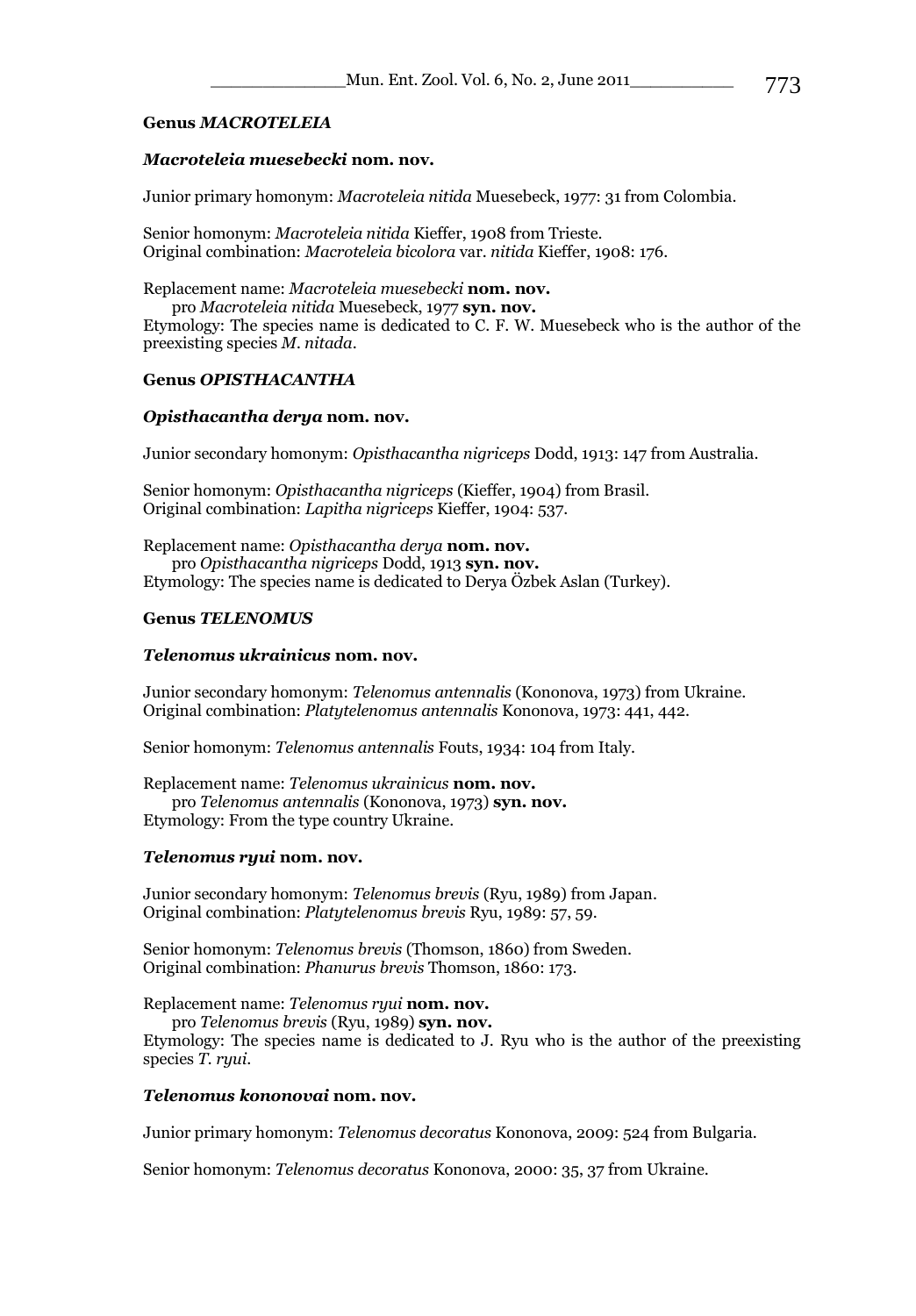Replacement name: *[Telenomus](http://hol.osu.edu/index.html?id=461) kononovai* **nom. nov.**

pro *[Telenomus](http://hol.osu.edu/index.html?id=461) decoratus* Kononova, 2009 **syn. nov.**

Etymology: The species name is dedicated to S. V. Kononova who is the author of the preexisting species *T. decoratus*.

### *[Telenomus](http://hol.osu.edu/index.html?id=461) russianicus* **nom. nov.**

Junior primary homonym: *[Telenomus](http://hol.osu.edu/index.html?id=461) impressus* Kononova, 1986: 60 from Russia.

Senior homonym: *[Telenomus](http://hol.osu.edu/index.html?id=461) impressus* Ashmead, 1894: 203, 204, 205 from St. Vincent Island.

Replacement name: *[Telenomus](http://hol.osu.edu/index.html?id=461) russianicus* **nom. nov.** pro *[Telenomus](http://hol.osu.edu/index.html?id=461) impressus* Kononova, 1986 **syn. nov.** Etymology: From the type country Russia.

#### *[Telenomus](http://hol.osu.edu/index.html?id=461) moldovianus* **nom. nov.**

Junior primary homonym: *[Telenomus](http://hol.osu.edu/index.html?id=461) minimus* Kozlov, 1967: 369 from Moldovia.

Senior homonym: *[Telenomus](http://hol.osu.edu/index.html?id=461) minimus* Ashmead, 1893: 144, 152 from N America.

Replacement name: *[Telenomus](http://hol.osu.edu/index.html?id=461) moldovianus* **nom. nov.** pro *[Telenomus](http://hol.osu.edu/index.html?id=461) minimus* Kozlov, 1967 **syn. nov.** Etymology: From the type country Moldovia.

### *[Telenomus](http://hol.osu.edu/index.html?id=461) eustriatus* **nom. nov.**

Junior primary homonym: *[Telenomus](http://hol.osu.edu/index.html?id=461) striatus* Kononova, 1973: 45 from Ukraine.

Senior homonym: *[Telenomus](http://hol.osu.edu/index.html?id=461) striatus* Risbec, 1950: 558, 564 from M'bambey, Africa.

Replacement name: *[Telenomus](http://hol.osu.edu/index.html?id=461) eustriatus* **nom. nov.** pro *[Telenomus](http://hol.osu.edu/index.html?id=461) striatus* Kononova, 1973 **syn. nov.** Etymology: From the name of species.

#### **Genus** *[TRIMORUS](http://hol.osu.edu/index.html?id=461)*

#### *[Trimorus](http://hol.osu.edu/index.html?id=461) hispanicus* **nom. nov.**

Junior secondary homonym: *[Trimorus](http://hol.osu.edu/index.html?id=461) brevipennis* (Kieffer, 1908) from Spain. Original combination: *[Penthacantha](http://hol.osu.edu/index.html?id=461) brevipennis* Kieffer, 1908: 240, 245.

Senior homonym: *[Trimorus](http://hol.osu.edu/index.html?id=461) brevipennis* (Kieffer, 1908) from Italy. Original combination: *[Hoplogryon](http://hol.osu.edu/index.html?id=461) brevipennis* Kieffer, 1908: 206, 223.

Replacement name: *[Trimorus](http://hol.osu.edu/index.html?id=461) hispanicus* **nom. nov.** pro *[Trimorus](http://hol.osu.edu/index.html?id=461) brevipennis* (Kieffer, 1908) **syn. nov.** Etymology: From the type country Spain.

#### *[Trimorus](http://hol.osu.edu/index.html?id=461) nihali* **nom. nov. and** *[Trimorus](http://hol.osu.edu/index.html?id=461) nearcticus* **nom. nov.**

Junior secondary homonym: *[Trimorus](http://hol.osu.edu/index.html?id=461) coxalis* (Ashmead, 1893) from N America. Original combination: *[Teleas coxalis](http://hol.osu.edu/index.html?id=461)* Ashmead, 1893: 199.

Junior primary homonym: *[Trimorus](http://hol.osu.edu/index.html?id=461) coxalis* (Ashmead, 1893) from N America. Original combination: *[Prosacantha coxalis](http://hol.osu.edu/index.html?id=461)* Ashmead, 1893: 186.

Senior homonym: *[Trimorus](http://hol.osu.edu/index.html?id=461) coxalis* (Thomson, 1859) from Sweden.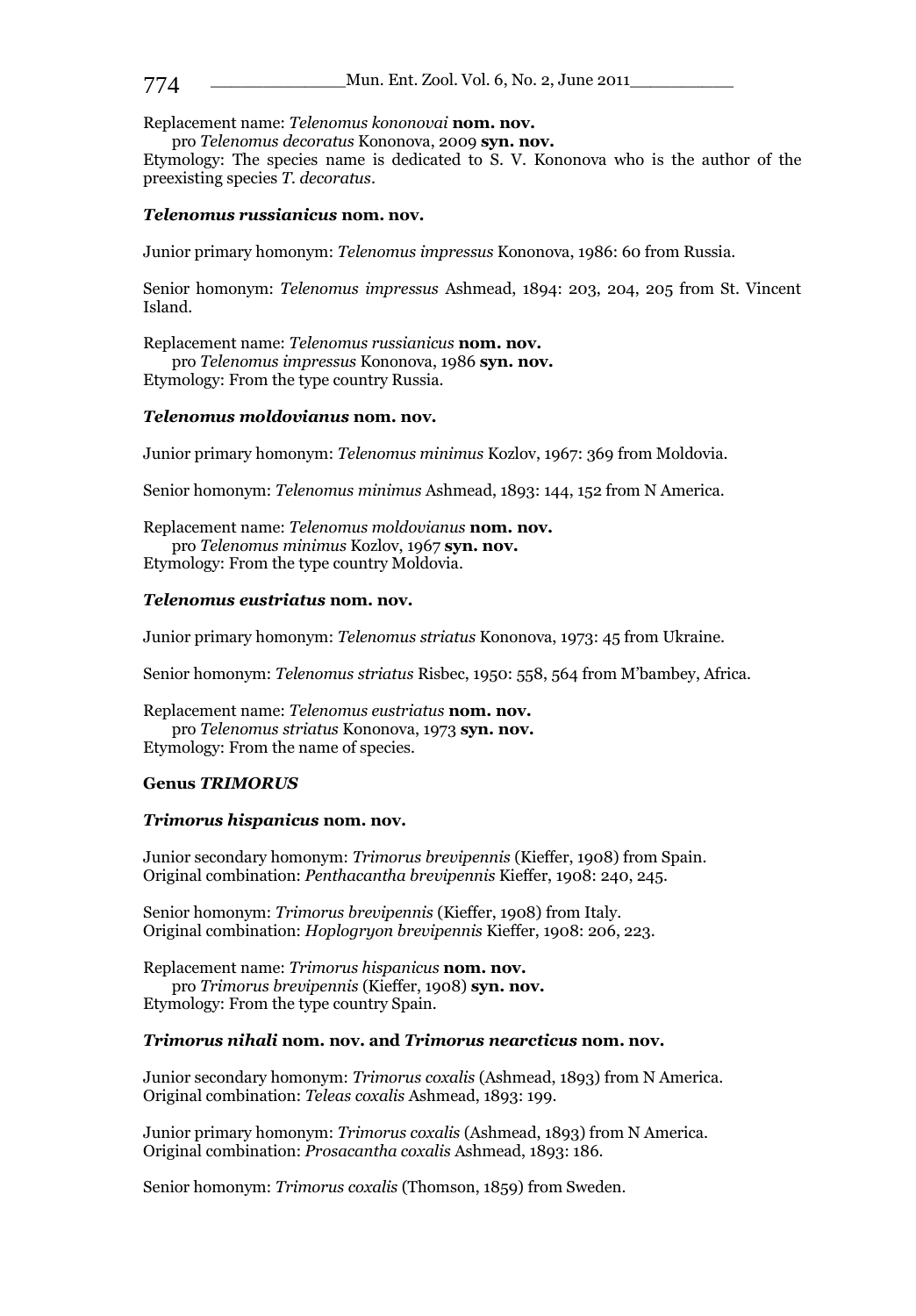Original combination: *[Prosacantha coxalis](http://hol.osu.edu/index.html?id=461)* Thomson, 1859: 427.

Replacement names: *[Trimorus](http://hol.osu.edu/index.html?id=461) nihali* **nom. nov.**  pro *[Trimorus](http://hol.osu.edu/index.html?id=461) coxalis* (Ashmead, 1893) **syn. nov.**  *[Teleas coxalis](http://hol.osu.edu/index.html?id=461)* Ashmead, 1893 Etymology: The species name is dedicated to Nihal Mercan (Turkey).

Replacement names: *[Trimorus](http://hol.osu.edu/index.html?id=461) nearcticus* **nom. nov.** pro *[Trimorus](http://hol.osu.edu/index.html?id=461) coxalis* (Ashmead, 1893) **syn. nov.**  *[Prosacantha coxalis](http://hol.osu.edu/index.html?id=461)* Ashmead, 1893 Etymology: From the type locality.

#### *Trimorus mukerjeei* **nom. nov.**

Junior secondary homonym: *Trimorus longispina* Mukerjee, 1981: 17, 26 from India.

Senior homonym: *Trimorus longispina* (Kieffer, 1913) from Philippine. Original combination: *Hoplogryon longispina* Kieffer, 1913: 429.

Replacement name: *Trimorus mukerjeei* **nom. nov.** pro *Trimorus longispina* Mukerjee, 1981 **syn. nov.**

Etymology: The name is dedicated to M. K. Mukerjee who is the author of the preexisting species *T. longispina*.

### *Trimorus dahli* **nom. nov.**

Junior secondary homonym: *Trimorus pedestris* (Dahl, 1912) from N America. Original combination: *Hoplogryon pedestris* Dahl, 1912: 550.

Senior homonym: *Trimorus pedestris* (Kieffer, 1908) from Bitche, Europe. Original combination: *Paragryon pedestris* Kieffer, 1908: 199.

Replacement name: *Trimorus dahli* **nom. nov.**

pro *Trimorus pedestris* (Dahl, 1912) **syn. nov.** Etymology: The name is dedicated to F. Dahl who is the author of the preexisting species *T. pedestris*.

#### *Trimorus madagascaricus* **nom. nov.**

Junior secondary homonym: *Trimorus tananarivensis* (Risbec, 1956) from Madagascar. Original combination: *Hoplogryon tananarivensis* Risbec, 1956: 369.

Senior homonym: *Trimorus tananarivensis* Risbec, 1950: 580 from Madagascar.

Replacement name: *Trimorus madagascaricus* **nom. nov.** pro *Trimorus tananarivensis* (Risbec, 1956) **syn. nov.** Etymology: From the type locality Madagascar.

#### *Trimorus doddi* **nom. nov. and** *Trimorus thomsoni* **nom. nov.**

Junior secondary homonym: *Trimorus varicornis* (Dodd, 1914) from Australia. Original combination: *Hoplogryon varicornis* Dodd, 1914: 75, 78.

Junior secondary homonym: *Trimorus varicornis* (Thomson, 1859) from Sweden. Original combination: *Prosacantha varicornis* Thomson, 1859: 429.

Senior homonym: *Trimorus varicornis* (Walker, 1836) from France. Original combination: *Teleas varicornis* Walker, 1836: 357.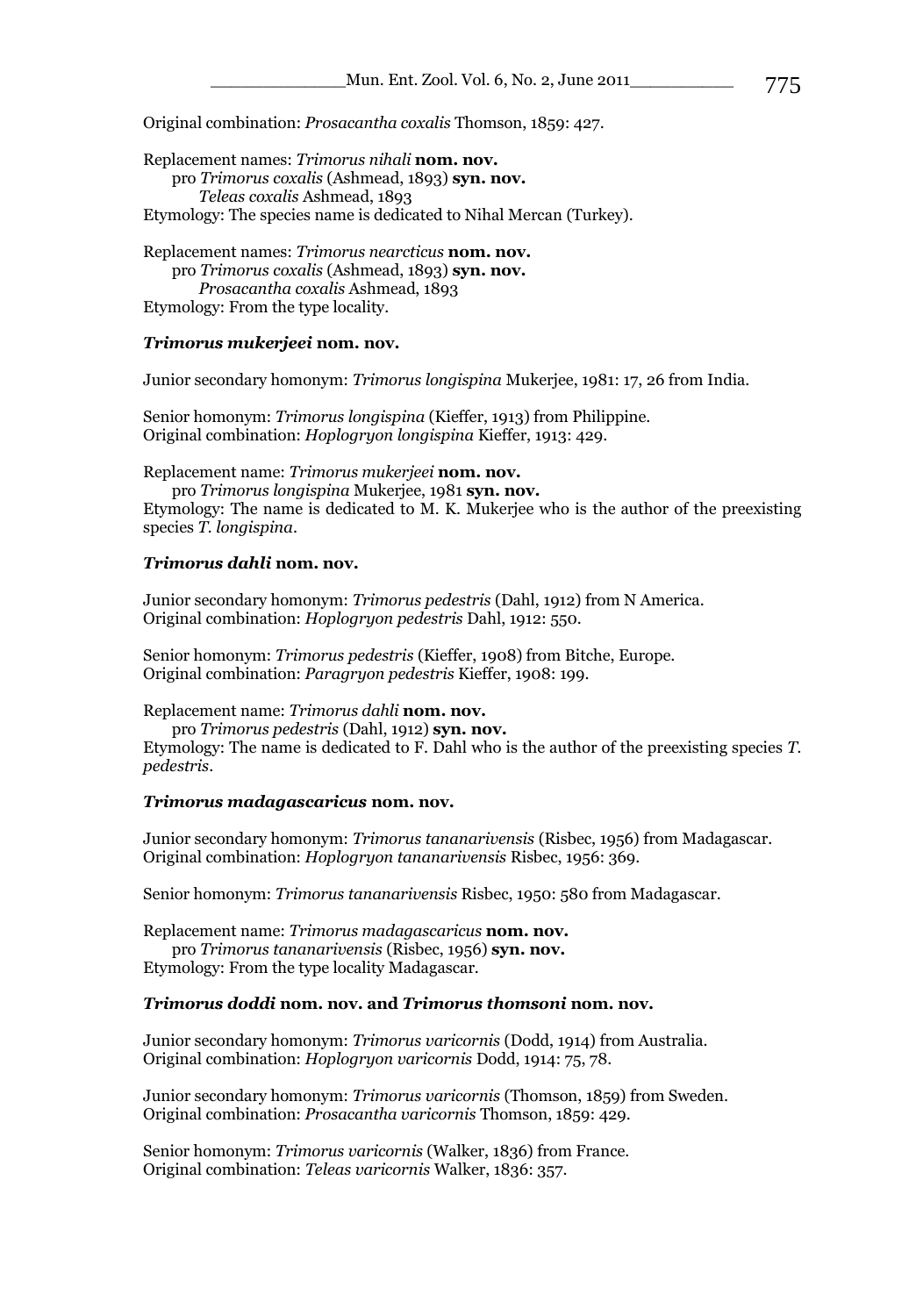\_\_\_\_\_\_\_\_\_\_\_\_\_Mun. Ent. Zool. Vol. 6, No. 2, June 2011\_\_\_\_\_\_\_\_\_\_ 776

Replacement name: *Trimorus doddi* **nom. nov.** for *Trimorus varicornis* (Dodd, 1914) pro *Trimorus varicornis* (Dodd, 1914) **syn. nov.**

Etymology: The name is dedicated to A. P. Dodd who is the author of the preexisting species *T. varicornis*.

Replacement name: *Trimorus thomsoni* **nom. nov.** for *Trimorus varicornis* (Thomson, 1859)

pro *Trimorus varicornis* (Thomson, 1859) **syn. nov.**

Etymology: The name is dedicated to C. G. Thomson who is the author of the preexisting species *T. varicornis*.

# **LITERATURE CITED**

**Ashmead, W. H.** 1893. A monograph of the North American Proctotrypidae. Bulletin of the United States National Museum, 45: 1-472.

**Ashmead, W. H.** 1894. Report on the parasitic Cynipidae, part of the Braconidae, the Ichneumonidae, the Proctotrypidae, and part of the Chalcidinae. Part III. Zoological Journal of the Linnean Society of London, 25: 188-254.

**Ashmead, W. H.** 1896. Report on the parasitic Hymenoptera of the island of Grenada, comprising the families Cynipidae, Ichneumonidae, Braconidae, and Proctotrypidae. Proceedings of the Zoological Society of London, 1895: 742-812.

**Cameron, A. E.** 1888. Insecta. Hymenoptera (Families Tenthredinidae - Chrysididae). Vol. I. Biologia Centrali-Americana, 433-466.

**Crawford, J. C.** 1910. New Hymenoptera from the Philippine Islands. Proceedings of the U.S. National Museum, 38: 119-133.

**Dahl, F.** 1912. Tierwelt. Beitr. Naturdenkmalpfl., 3: 339-638.

**Dodd, A. P.** 1913. Australian Hymenoptera Proctotrypoidea. No. 1. Transactions of the Royal Society of South Australia, 37: 130-181.

**Dodd, A. P.** 1913. Some south Queensland Proctotrypoidea. Memoirs of the Queensland Museum, 2: 335-339.

**Dodd, A. P.** 1914. Further new genera and species of Australian Proctotrypoidea. Proceedings of the Royal Society of Queensland, 26**:** 91-140.

**Dodd, A. P.** 1914. Australian Hymenoptera Proctotrypoidea. No. 2. Transactions of the Royal Society of South Australia, 38: 58-131.

**Dodd, A. P.** 1915. Australian Hymenoptera Proctotrypoidea. No. 3. Transactions and Proceedings of the Royal Society of South Australia, 39: 384-454.

Fouts, R. M. 1934. Report on a small collection of parasitic Hymenoptera from Italian Somaliland. Memorie della Societa Entomologica Italiana, 13: 98-109.

**Fullaway, D. T.** 1939. New species of proctotrupid wasps from the Bishop Museum collection of Samoan and Fijian insects. Proceedings of the Hawaiian Entomological Society, 14: 209-221.

**Kieffer, J. J.** 1904. Beschreibung neuer Proctotrypiden und Evaniiden. Arkiv för Zoologi, 1: 525-562.

**Kieffer, J. J.** 1907. Beschreibung neuer im Naturhistorischen Museum zu Hamburg aufbewahrter Prototrypiden und Evaniidae. Berliner Entomologische Zeitschrift, 51: 258-278.

**Kieffer, J. J.** 1908. Revision des Scelionidae (Hymenopteres). Annales de la Société Scientifique de Bruxelles. Memoires, (32): 111-250.

**Kieffer, J. J.** 1910. Beschreibung neuer suedamerikanischer im Zoologischen Museum zu Berlin aufbewahrter Diapriiden. Entomologische Rundschau, 27: 39-56.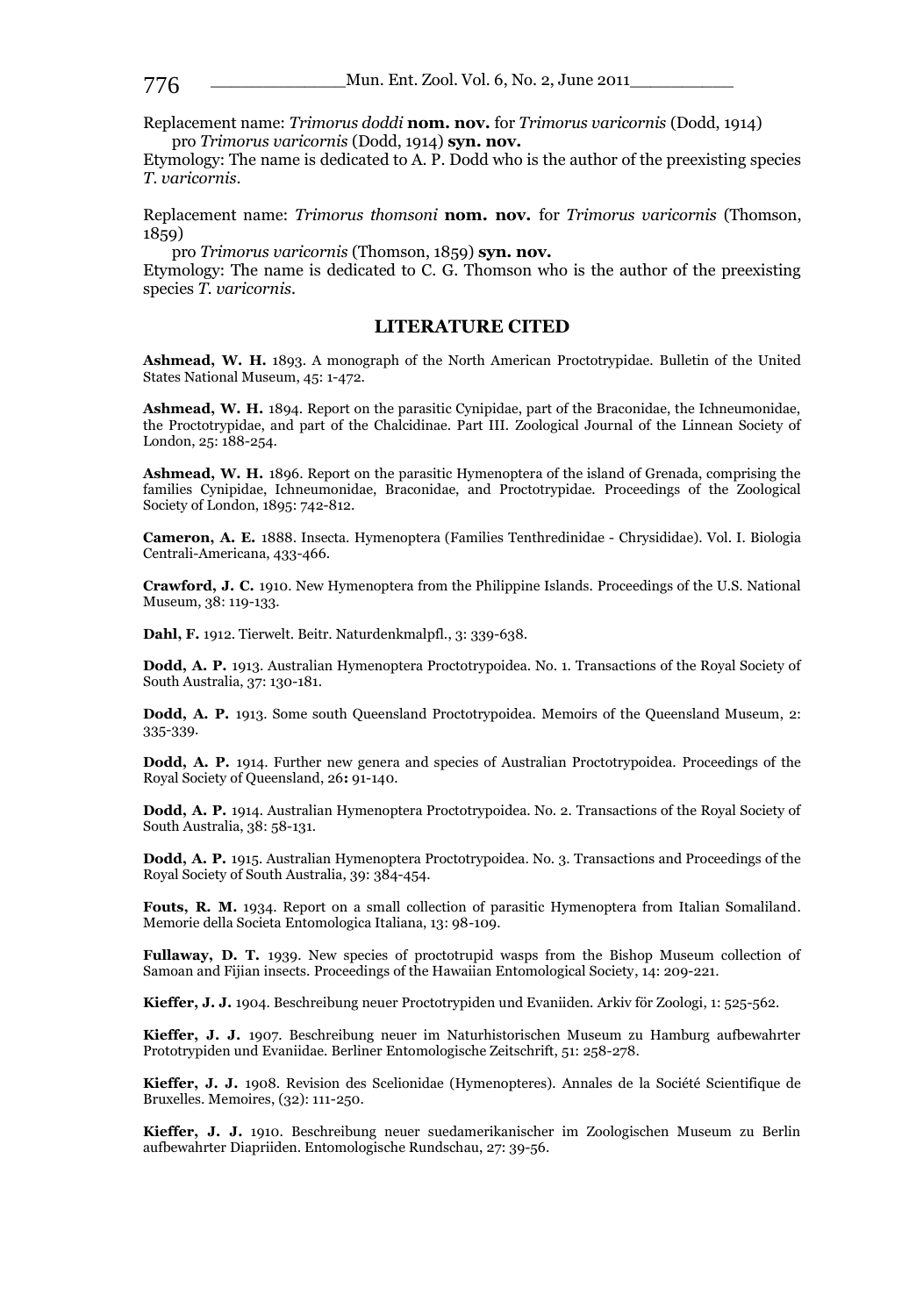**Kieffer, J. J.** 1911. Species des Hyménoptères d'Europe et d'Algérie. Vol. 10. Pages 913-1015. Librarie Scientifique A. Hermann & Fils, Paris. pp.

**Kieffer, J. J.** 1913. Serphides des Îles Philippines. Insecta, 3: 253-462.

**Kieffer.** 1914. Nouveaux diapriides de Manila. Insecta, 4: 190-198.

**Kononova, S. V.** 1973. [Contribution to studies of the telenomine fauna (Hymenoptera, Scelionidae) of the Ukraine.] Vestnik Zoologii, 1973 (5): 42-47.

**Kononova, S. V.** 1973. [Egg parasites of the genera Aporophlebus Kozlov, 1970 and Platytelenomus Dodd, 1914 (Hymenoptera, Scelionidae) in the fauna of the Ukraine.] Entomologicheskoye Obozreniye, 52: 658-664.

**Kononova, S. V.** 1986. [New species of telenomine parasitoids (Hymenoptera, Scelionidae, Telenominae) from the Far East of the USSR.] Pages 55-63 *In*: Ler, Belokobyl'skii & Storozheva. [Hymenoptera of eastern Siberia and the Far Wast, collected works.] Far-East Science Center, Biological-Soil Institute AN SSSR, Vladivostok. 152 pp.

**Kononova, S. V.** 1995. [Fam. Scelionidae.] Pages 57-121 *In***:** Lehr. [Key to insects of Russian Far East in six volume. vol. 4. Neuropteroidea, Mecoptera, Hymenoptera. Part 2. Hymenoptera. Dal'nauka, Vladivostok. 600 pp.

**Kononova, S. V.** 2000. [New Palearctic genus and species of Scelionidae (Hymenoptera).] Vestnik Zoologii, 34 (1-2): 31-40.

**Kononova, S. V.** 2009. [New Palaearctic species of Telenominae of the subgenus Telenomus (Hymenoptera, Scelionidae, Telenominae) having metadorsum with parapsidal wrinkles.] Zoologicheskii Zhurnal, 88: 522-529.

**Kononova, S. V. & Petrov, P.** 2001. [A review of the genera Gryon and Exon (Hymenoptera, Scelionidae) from the Palaearctic. 1. New species of the genus Gryon. Zoologicheskii Zhurnal, 80: 1468- 1480.

**Kozlov, M. A.** 1967. [Palearctic species of egg parasites of the genus Telenomus Haliday (Hymenoptera, Scelionidae, Telenominae).] Entomologicheskoye Obozreniye, 46: 361-378.

**Kozlov, M. A. & Kononova, S. V.** 1978. [Species of the genus Telenomus Haliday, 1833 (Hymenoptera, Scelionidae) with shortened wings.] Vestnik Zoologii, 1978 (3): 80-81.

**Kozlov, M. A. & Kononova, S. V.** 2004. [New species of egg-parasites of the genus Gryon Haliday (Hymenoptera: Scelionidae) of the Palaearctic fauna.] Trudy Russkogo Entomologicheskogo Obshchestva, 75: 194-208.

**Masner, L.** 1983. A revision of Gryon Haliday in North America (Hymenoptera: Proctotrupoidea: Scelionidae). The Canadian Entomologist, 115**:** 123-174.

**Masner, L.** 1991. Revision of Spilomicrus Westwood in America north of Mexico (Hymenoptera: Proctotrupoidea, Diapriidae). The Canadian Entomologist, 123: 107-177.

**Mineo, G.** 1983. Studies on the Scelionidae (Hym. Proctotrupoidea) XX. Revision of the genus Gryon Haliday (Ethiopian region): the insulare and oculatum-groups. Redia, 66: 527-552.

**Mineo, G.** 1991. Description of new species of Gryon Haliday (Hym., Scelionidae). Frustula Entomologica, 14 (27): 1-42.

**Muesebeck, C. F. W.** 1977. The parasitic wasps of the genus Macroteleia Westwood of the New World (Hymenoptera, Proctotrupoidea, Scelionidae). U.S. Department of Agriculture Technical Bulletin, 1565: 1-57.

**Mukerjee, M. K.** 1981. On a collection of Scelionidae and Platygastridae (Hymenoptera: Proctotrupiodea) from India. Rec. Zool. Surv. India Misc. Publ. Occ. Pap. No. 2, . 78 pp.

**Mukerjee, M. K.** 1994. Descriptions of some new and records of some known Proctotrupoidea (Hymenoptera) from Garhwal Himalayas, India. Records of the Zoological Survey of India Occasional Papers, 163: 1-73.